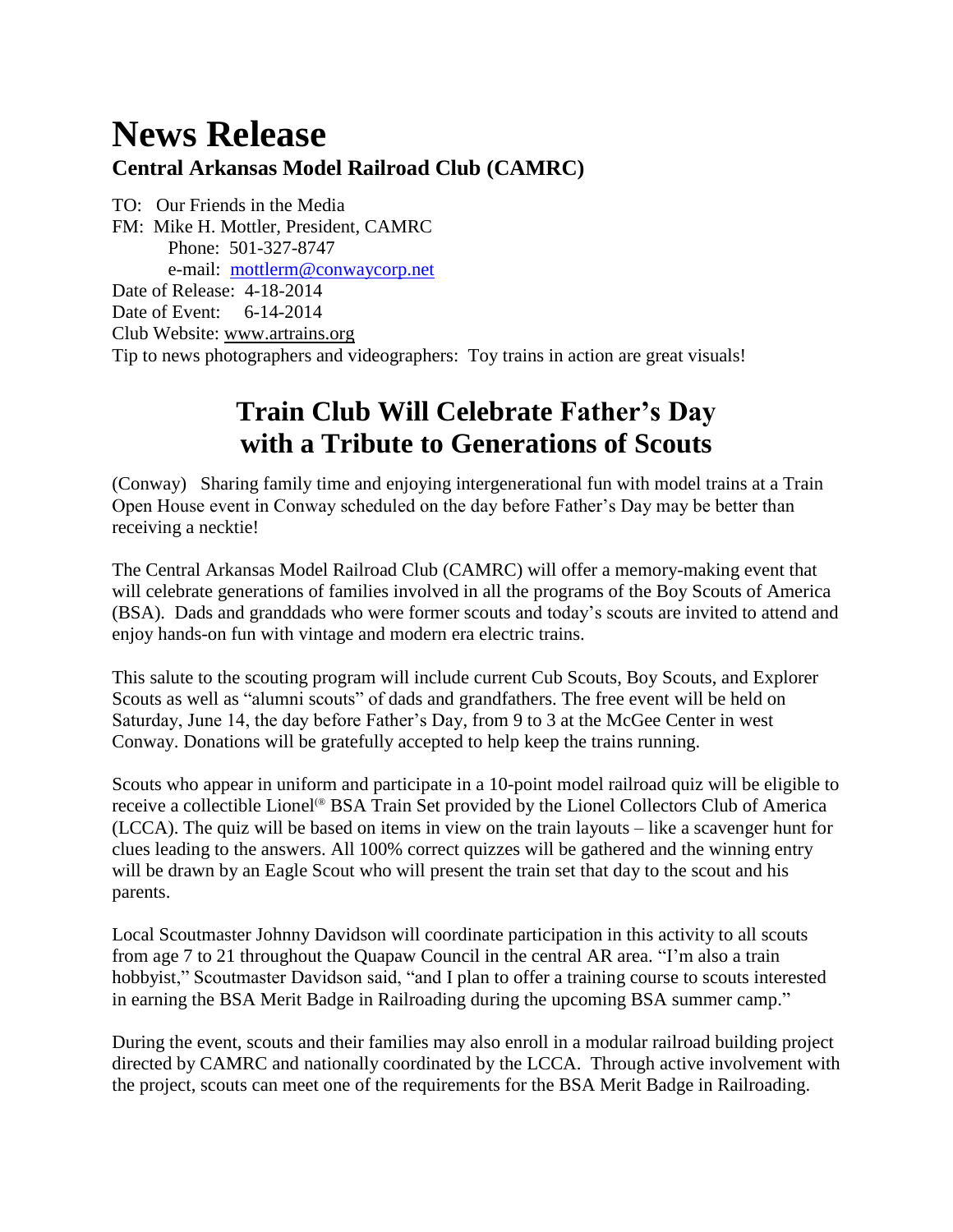"We hope at least 12 dad/lad teams of scouts will volunteer to build four corners and eight straight sections with guidance from CAMRC members, some of whom are also LCCA members and former scouts," said Mike Mottler of Conway, President of the club.

Trains will be running on several layouts, and visitors can operate the trains with hand-held controllers. Classic operating accessories such as a log dump car, log loader, and sawmill will be ready for action, even a model Nuclear Power Station that accepts mock "nuclear fuel" and discharges "spent fuel" that glows in the dark.

Dad and granddads may bring their vintage pre-1970 Lionel, Marx, and American Flyer trains to the event. CAMRC members will provide free appraisals of current market value based on price guides widely accepted as standards for the hobby. Some vintage trains are valuable collectibles depending on rarity and condition. In addition, free assessments of older Lionel trains in need of repair will be provided by Frank Douglas, a certified Lionel repair technician. "Parts are available for most vintage Lionel trains, and they can be restored to like-new operating condition," Douglas said.

The club's recently refurbished O-gauge modular layout will be shown with several new Lionel trains scheduled for operation. New modules include a military missile base that launches mock missiles, an industrial district, and a downtown area with an operating Diner, Gas Station, and Fire Station. Using a wireless controller, youngsters can be a "whistleblower" for a train and sound the horn, ring the bell, and make the trains "talk" with digitized conversations between an imagined onboard engineer and a remote dispatcher.

Most young children know and love the railroad-based stories about Thomas and his Friends. Two HO-scale model train layouts based on the story characters Thomas, Percy, James, Emily, and Gordon will be available to kids. A new layout designed and built by Melvin Hightower of Greenbrier will include an operating model of Tidmouth Sheds, the roundhouse and accompanying turntable which is the "home" of Thomas and his friends who work on the Isle of Sodor. Youngsters who demonstrate proficiency as a locomotive operator will receive a Junior Engineer certificate as a memento of the occasion.

Another activity at this event will be the Thomas Toy Train Rug Race Contest. O-gauge Thomas trains made by Lionel will be available to contestants who participate as a family team in one of three age-related and skill-related categories. Contestants will run the trains along the rails of layouts placed on the floor in a race against the clock. Prizes will be presented to winners and runners-up of the preliminary round, and they will be qualified to enter the championship round that afternoon. The winner of the championship round will receive a Lionel train set.

Every CAMRC Train Open House event offers free hobby-related door prizes that are well suited for kids and families interested in the hobby. CAMRC Publicist Tom Dettmann of Conway said, "We invite train hobbyists and wannabees to visit, 'talk trains,' and join the club to enhance their enjoyment of what we consider the world's greatest hobby." For more information about CAMRC activities, visit its website at [www.artrains.org.](http://www.artrains.org/)